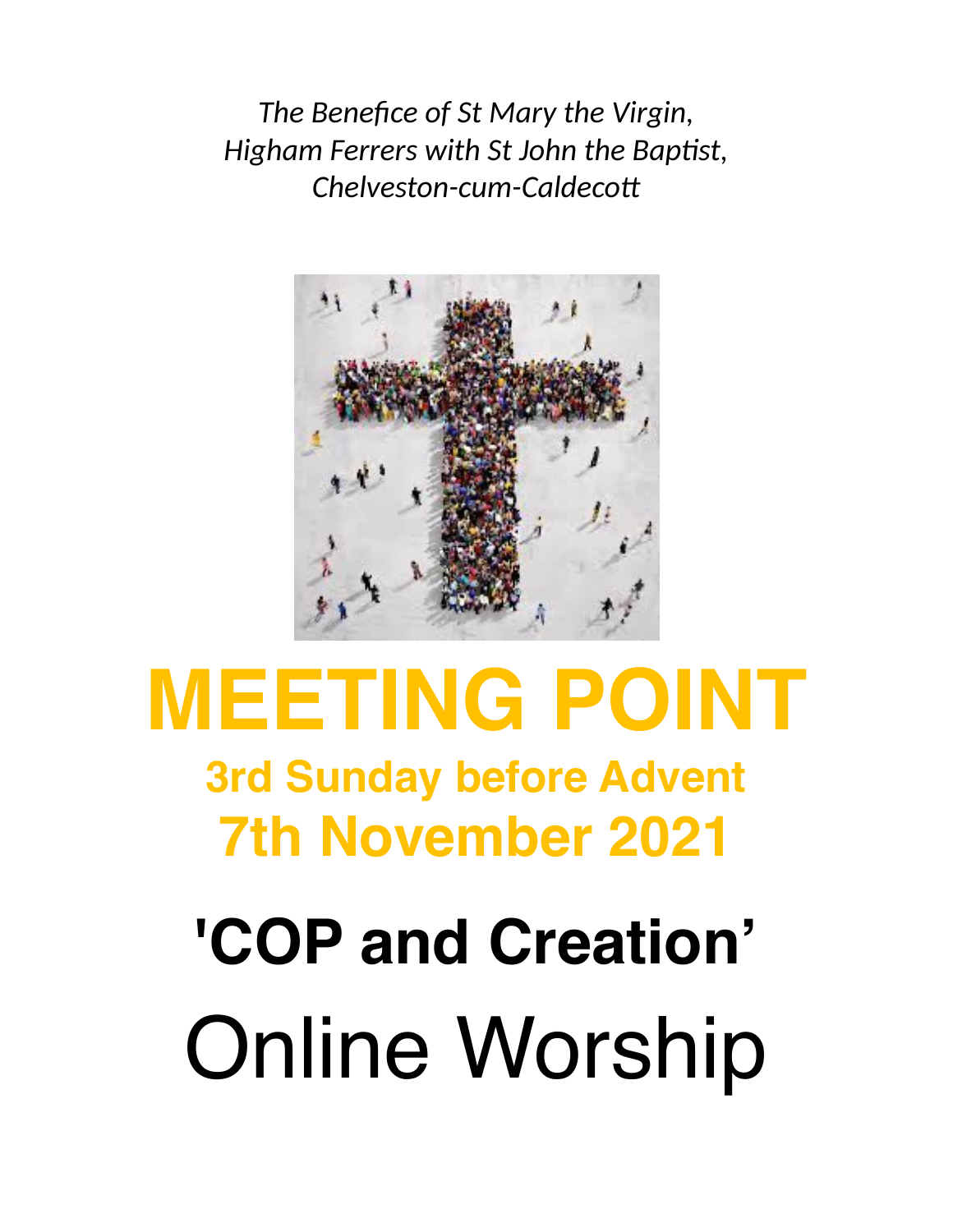

#### *Welcome to our Online Worship –*

## **Meeting Point**

*As Sunday Services now take place in our churches, our Online Worship continues in 'Meeting Point' – we are joined together as one worshipping family through our services at home and in church through the seasons of the* 

*Church Year and the themes of the Gospel. Sunday Meeting Point helps us deepen our faith as we explore readings from scripture and experiences from our day to day lives.*

*Meeting Point today celebrates God our creator in music, scripture and comment* 

Thanks to all who have made today's service possible including members of the Ministry Team and families with Karen Holmes, Keith Green and Richard Oberman.

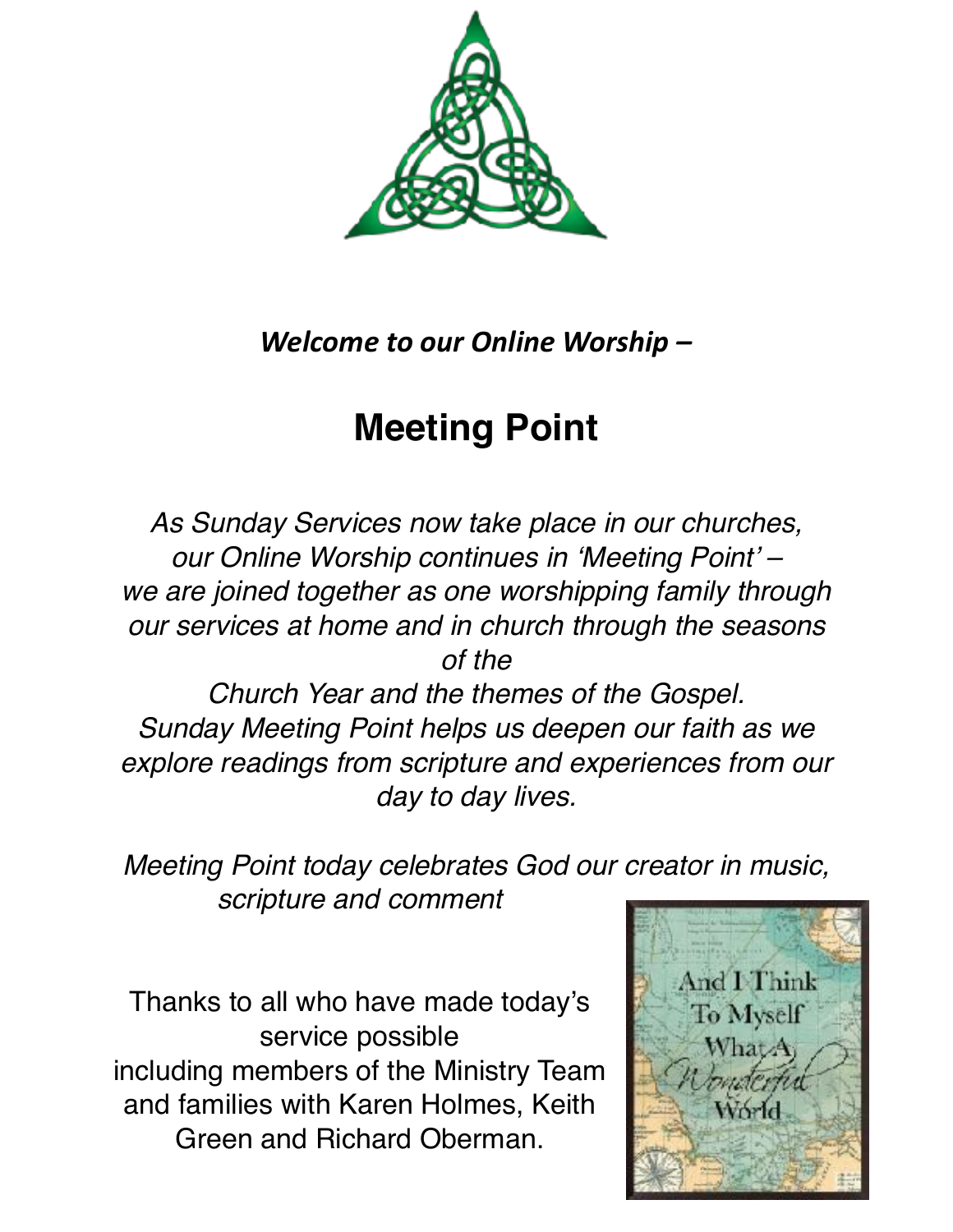### **The Welcome**

*Michelle introduces today's service.*

#### *Hymn*

**O Lord my God, when I in awesome wonder Consider all the worlds thy hands have made, I see the stars, I hear the rolling thunder, Thy power throughout the universe displayed:** 

#### *Refrain*

*Then sings my soul, my Saviour God, to thee: How great thou art! How great thou art! Then sings my soul, my Saviour God, to thee: How great thou art! How great thou art!* 

**And when I think that God, his Son not sparing, Sent him to die, I scarce can take it in, That on the cross, my burden gladly bearing, He bled and died to take away my sin.** 

#### *Refrain*

**When Christ shall come with shout of acclamation And take me home, what joy shall fill my heart! Then I shall bow in humble adoration, And there proclaim, My God, how great thou art!**

#### *Refrain*

*Stuart K Hine (1899 – 1989)* 

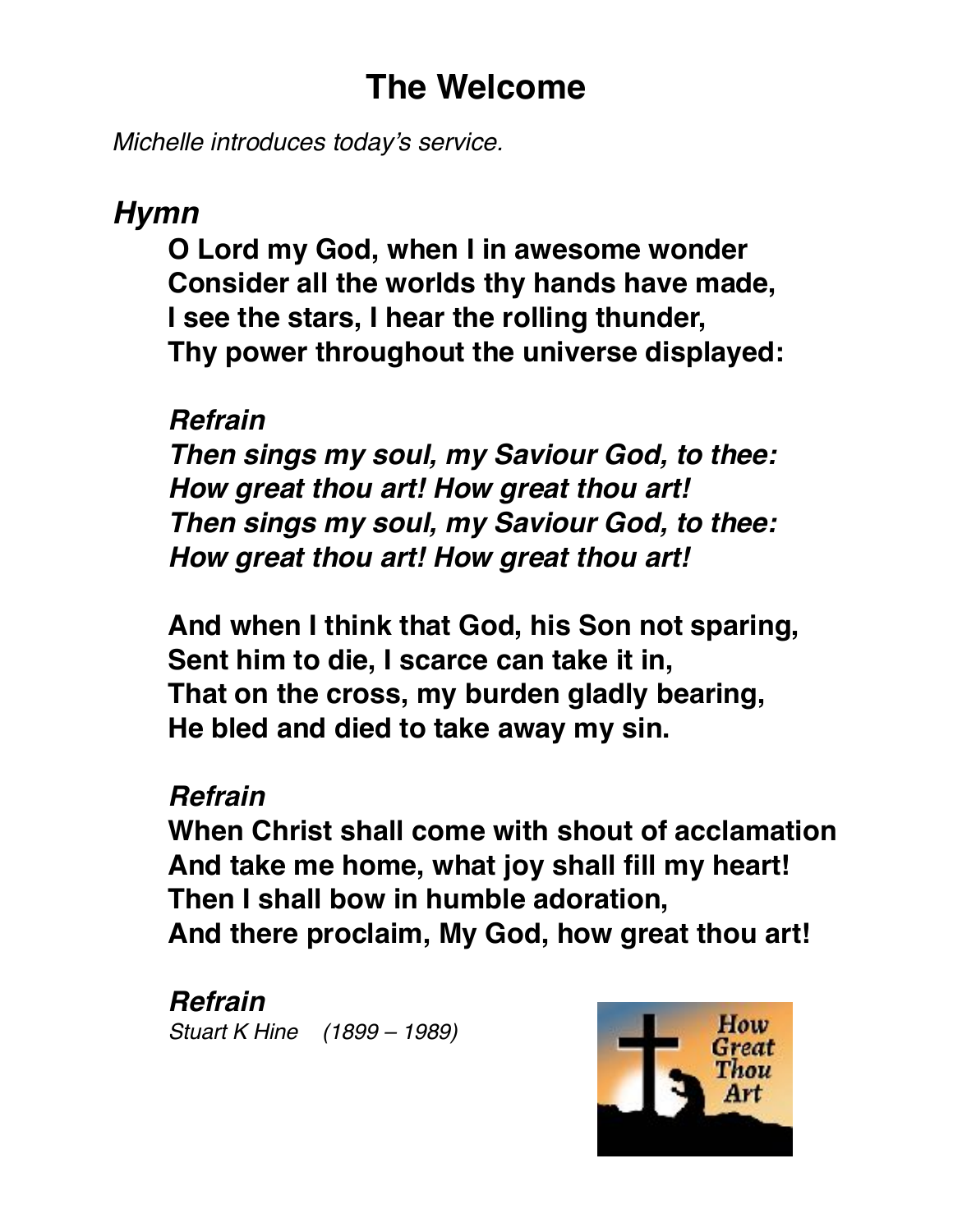*Greeting Michelle & Chris* 

Welcome in the name of Christ God's grace, mercy and peace be with you. **And also with you.** 



#### *Opening Acclamation*

Blessed are you, Lord God, King of the Universe. **Your word inspired the birth of creation** 

Your wisdom creates both night and day **You determine the cycles of time.** 

You arrange the succession of seasons And establish the stars in their heavenly courses. **The Lord of hosts is your name** 

Living and eternal God, rule over us always. **Blessed be the Lord, whose word brings the sun to rise each dawn**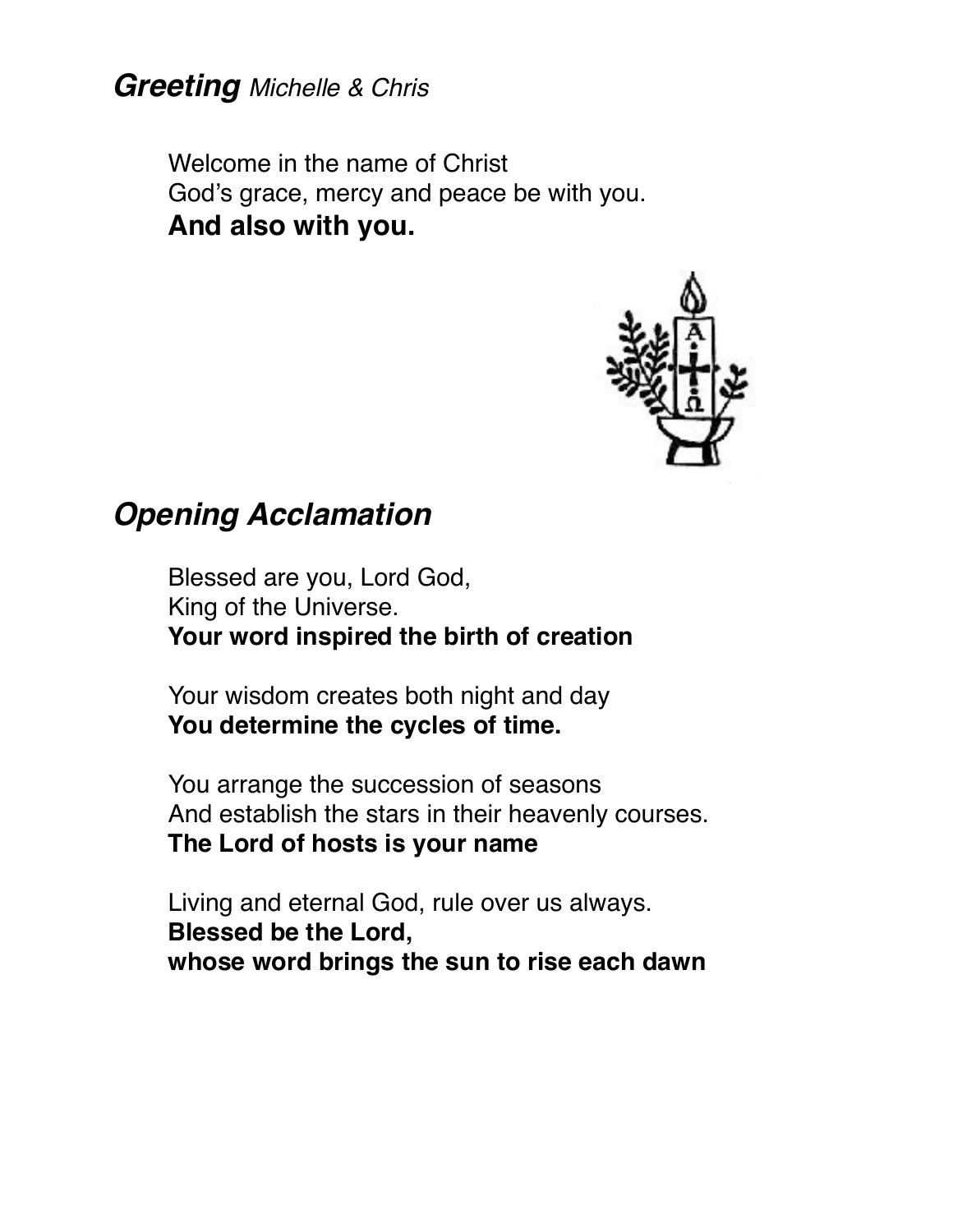#### *Collect*



Holy God, earth and air and water are your creation, and every living thing belongs to you: have mercy on us as climate change confronts us. Give us the will and the courage to simplify the way we live, to reduce the energy we use, to share the resources you provide, and to bear the cost of change. Send us your Spirit with wisdom

and vision for the future to which you call us in Jesus Christ our Lord. **Amen**

#### *Bible reading Genesis 1 vv 26 - 31*

Then God said, "Let us make mankind in our image, in our likeness, so that they may rule over the fish in the sea and the birds in the sky, over the livestock and all the wild animals, and over all the creatures that move along the ground."

So God created mankind in his own image, in the image of God he created them; male and female he created them.

God blessed them and said to them, "Be fruitful and increase in number; fill the earth and subdue it. Rule over the fish in the sea and the birds in the sky and over every living creature that moves on the ground."

Then God said, "I give you every seed-bearing plant on the face of the whole earth and every tree that has fruit with seed in it. They will be yours for food. And to all the beasts of the earth and all the birds in the sky and all the creatures that move along the ground—everything that has the breath of life in it—I give every green plant for food." And it was so.

God saw all that he had made, and it was very good



*Hymn*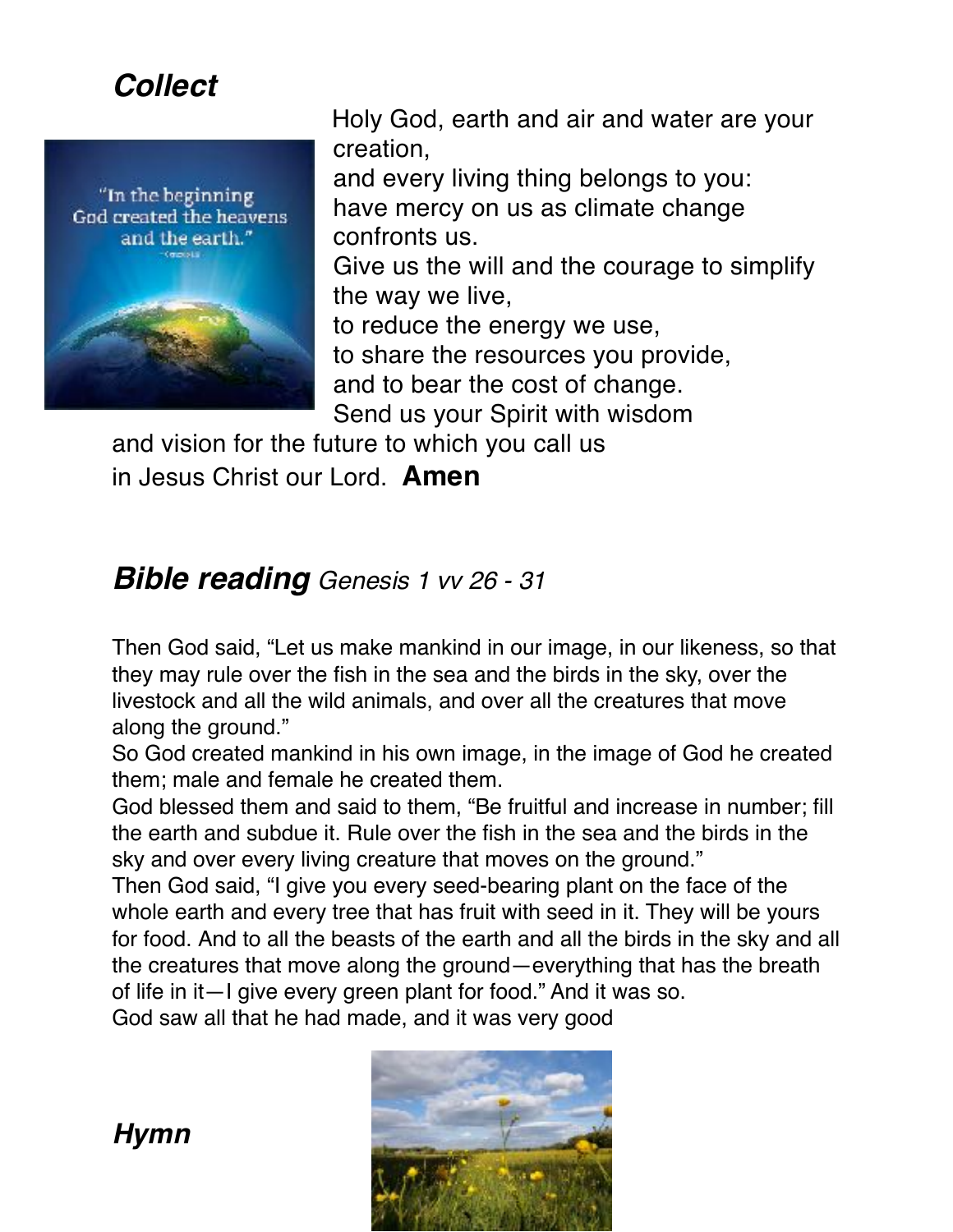**For the beauty of the earth For the beauty of the skies For the love which from our birth Over and around us lies** 

*'Lord of all, to Thee we raise This our joyful hymn of praise* 

**For the beauty of each hour Of the day and of the night Hill and vale and tree and flow'r Sun and Moon and stars of light;** 

*'Lord of all, to Thee we raise This our joyful hymn of praise* 

**For the joy of human love Brother, sister, parent, child Friends on earth and friends above For all gentle thoughts and mild.**  *'* 

*Lord of all, to Thee we raise This our joyful hymn of praise* 

**For each perfect gift of Thine To our race so freely given Graces human and divine Flow'rs of earth and buds of heav'n** 

*'Lord of all, to Thee we raise This our joyful hymn of praise F.S.Pierpoint (1835 - 1917)*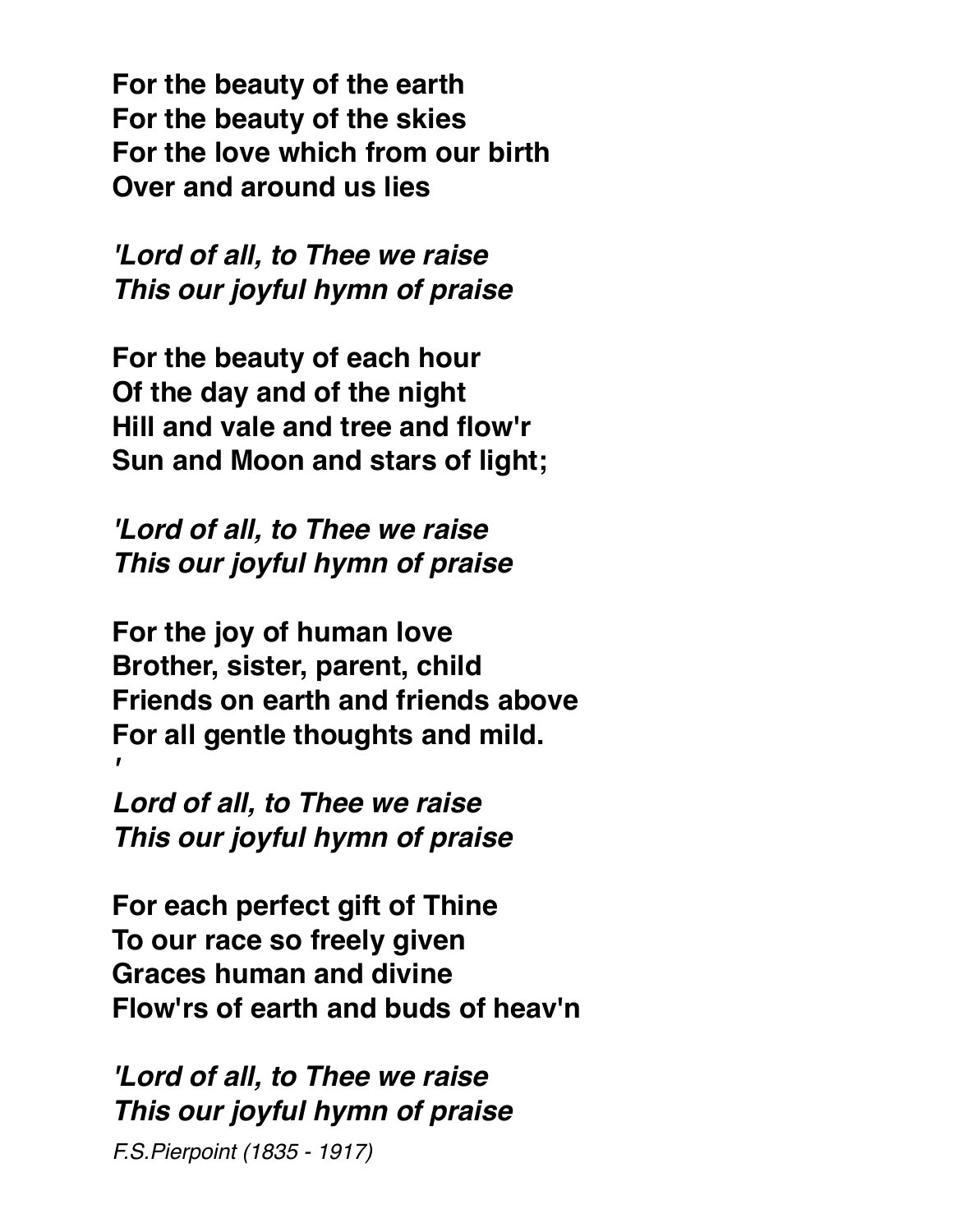#### *Bible reading Psalms 65 vv 6 - 13*

God our Saviour, the hope of all the ends of the earth and of the farthest seas,

who formed the mountains by your power, having armed yourself with strength,

who stilled the roaring of the seas, the roaring of their waves, and the turmoil of the nations.

The whole earth is filled with awe at your wonders; where morning dawns, where evening fades, you call forth songs of joy.

You care for the land and water it; you enrich it abundantly.

The streams of God are filled with water to provide the people with grain, for so you have ordained it.

You drench its furrows and level its ridges; you soften it with showers and bless its crops.

You crown the year with your bounty, and your carts overflow with abundance.

The grasslands of the wilderness overflow; the hills are clothed with gladness.

The meadows are covered with flocks and the valleys are mantled with grain;

they shout for joy and sing.

#### *Anthem*

**The heavens are telling the glory of God, The wonder of his work displays the firmament; In all the lands resounds the word, never unperceived, ever understood. The heavens are telling the glory of God, The wonder of his work displays the firmament.** 

 **(**Haydn - Excerpt)

#### *Bible reading Amos*

"I gave you empty stomachs in every city and lack of bread in every town, yet you have not returned to me," declares the Lord.

"I also withheld rain from you when the harvest was still three months away. I sent rain on one town, but withheld it from another.

One field had rain; another had none and dried up.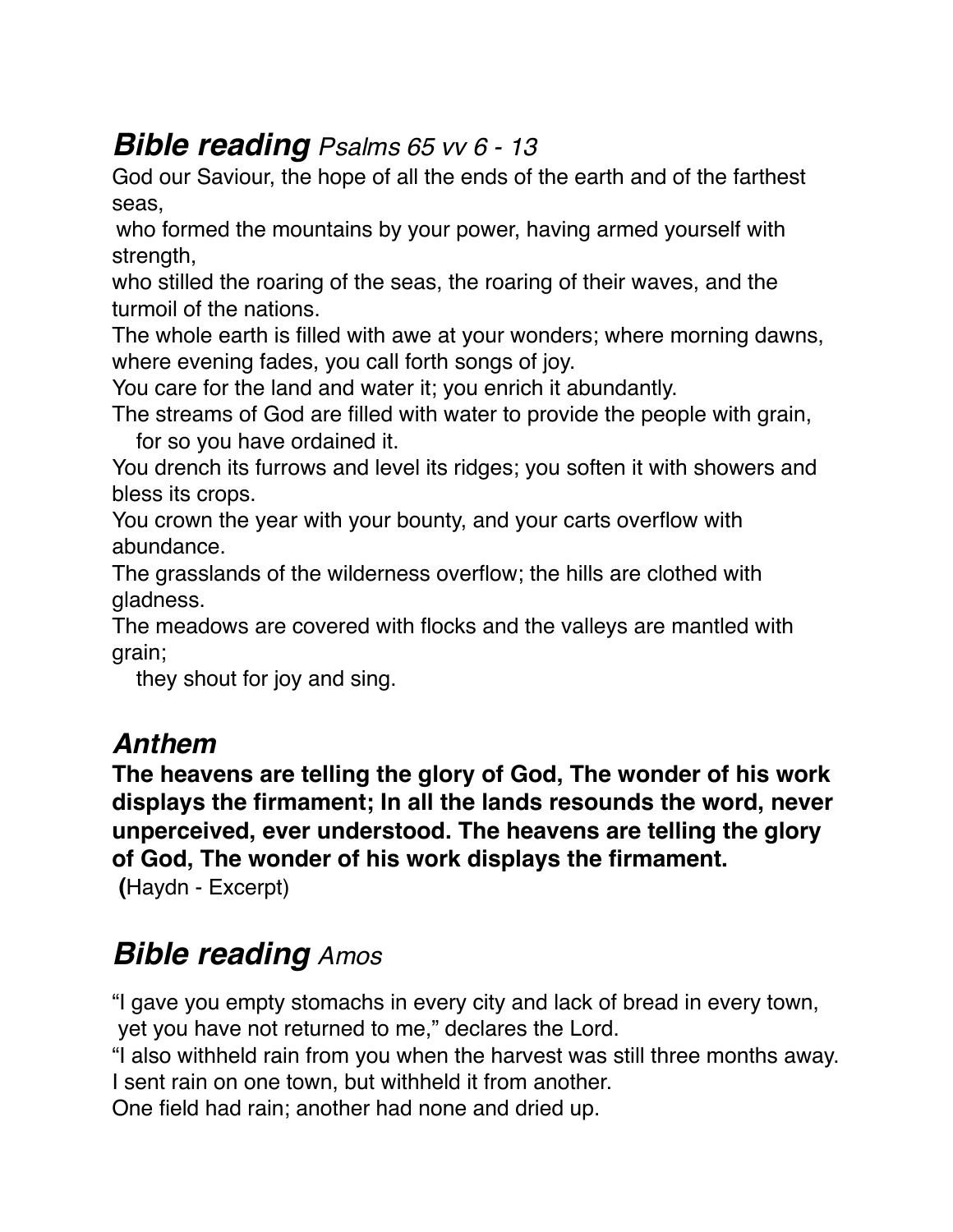People staggered from town to town for water but did not get enough to drink, yet you have not returned to me," declares the Lord.

"Many times I struck your gardens and vineyards, destroying them with blight and mildew.

Locusts devoured your fig and olive trees, yet you have not returned to me,"declares the Lord. *Amos 4 : 6 - 9*

"The days are coming," declares the Lord, "when the reaper will be overtaken by the ploughman

and the planter by the one treading grapes.

New wine will drip from the mountains and flow from all the hills, and I will bring my people Israel back from exile.

"They will rebuild the ruined cities and live in them. They will plant vineyards and drink their wine;

they will make gardens and eat their fruit.

I will plant Israel in their own land, never again to be uprooted from the land I have given them," Says the Lord your God. *Amos 9: 13 - 15* 

#### *Hymn*

**Beauty for brokenness Hope for despair Lord, in your suffering This is our prayer Bread for the children Justice, joy, peace Sunrise to sunset Your kingdom increase!** 

**Refrain** 

*God of the poor Friend of the weak Give us compassion we pray Melt our cold hearts*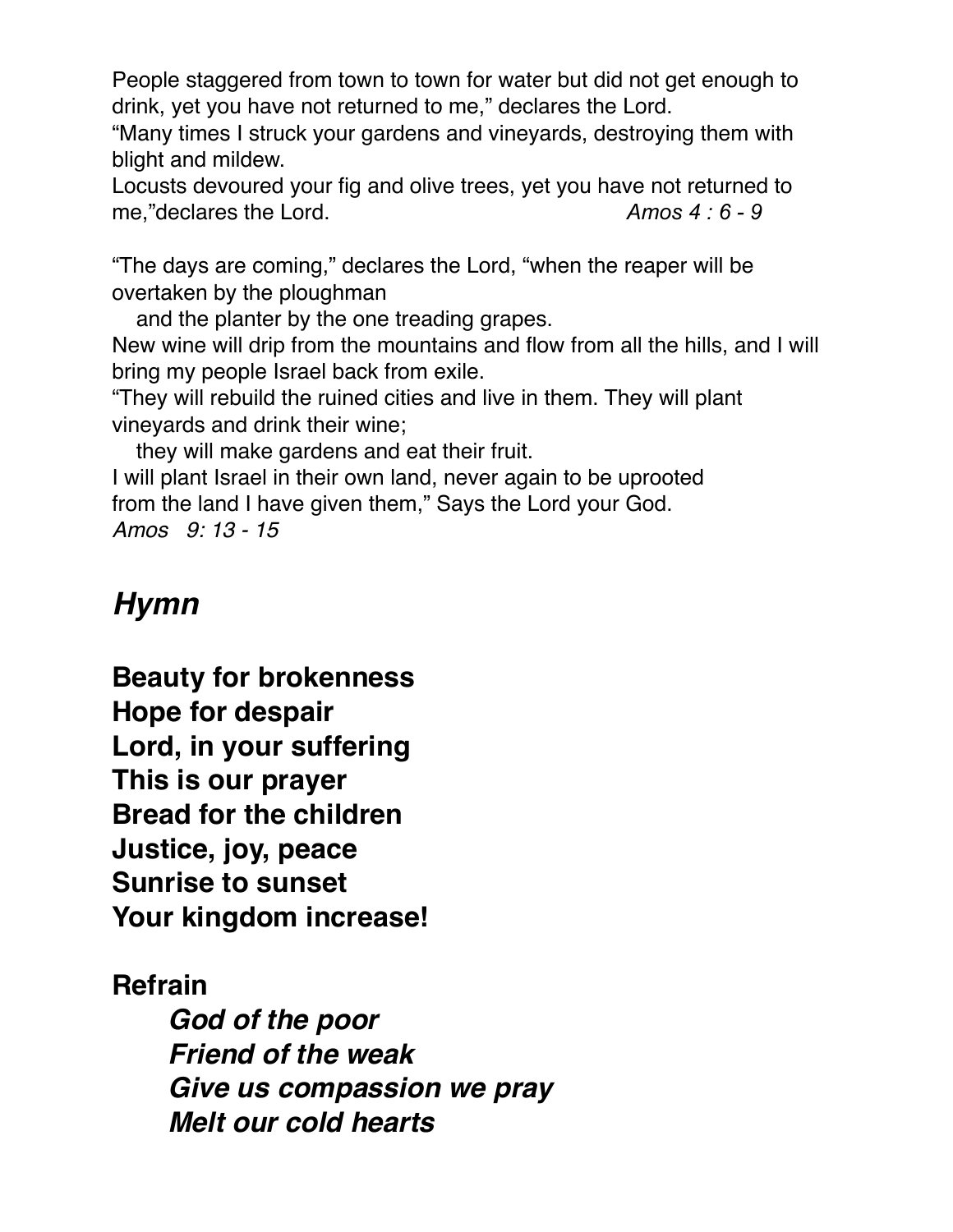*Let tears fall like rain Come, change our love From a spark to a flame* 

**Refuge from cruel wars Havens from fear Cities for sanctuary Freedoms to share Peace to the killing-fields Scorched earth to green Christ for the bitterness His cross for the pain** 



**Refrain** 

**Lighten our darkness Breathe on this flame Until your justice Burns brightly again Until the nations Learn of your ways Seek your salvation And bring you their praise** 

#### **Refrain**

*Graham Kendrick (B 1950)* 

#### *Bible reading - Romans Chap 8.*

I consider that our present sufferings are not worth comparing with the glory that will be revealed in us. For the creation waits in eager expectation for the children of God to be revealed. For the creation was subjected to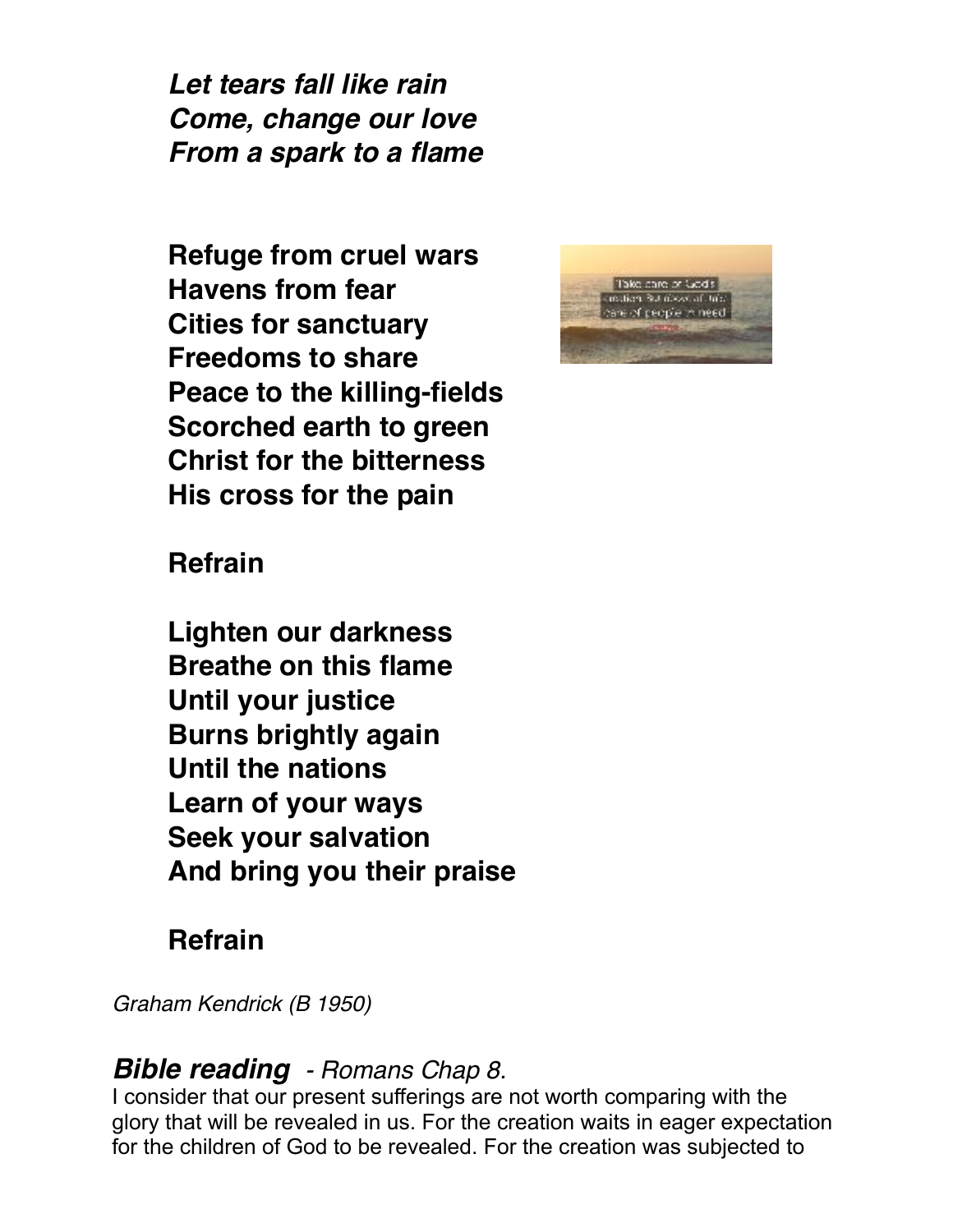frustration, not by its own choice, but by the will of the one who subjected it, in hope that the creation itself will be liberated from its bondage to decay and brought into the freedom and glory of the children of God. We know that the whole creation has been groaning as in the pains of childbirth right up to the present time.

Who shall separate us from the love of Christ? Shall trouble or hardship or persecution or famine or nakedness or danger or sword? As it is written: "For your sake we face death all day long; we are considered as sheep to be slaughtered."]

No, in all these things we are more than conquerors through him who loved us. For I am convinced that neither death nor life, neither angels nor demons, neither the present nor the future, nor any powers, neither height nor depth, nor anything else in all creation, will be able to separate us from the love of God that is in Christ Jesus our Lord.

#### *Hymn*

**Let all the world in every corner sing, My God and King! The heavens are not too high, his praise may thither fly, the earth is not too low, his praises there may grow. Let all the world in every corner sing, my God and King!**

**Let all the world in every corner sing: My God and King! The church with psalms must shout, no door can keep them out; but, above all, the heart must bear the longest part. Let all the world in every corner sing, My God and King!**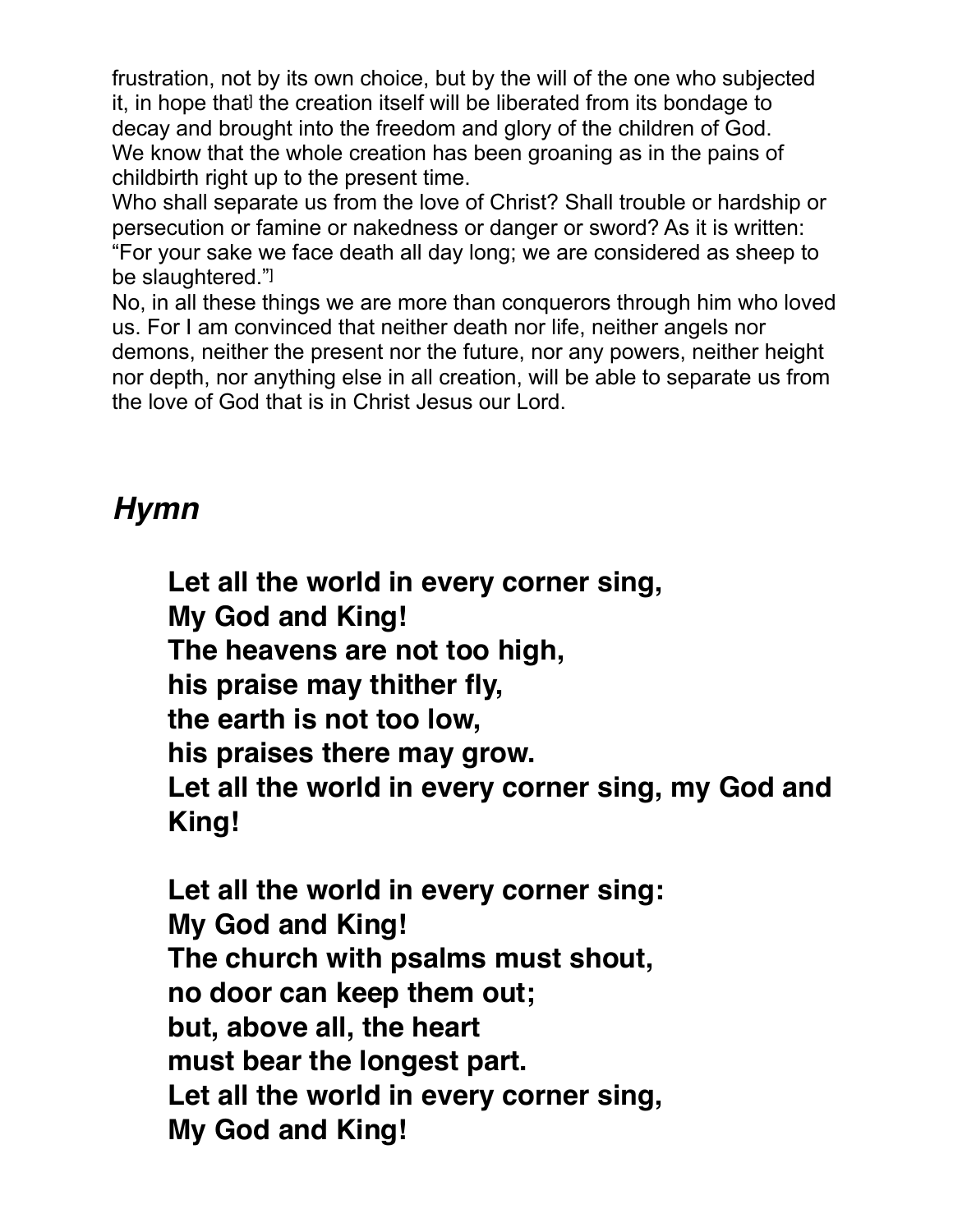#### *Prayers – Based on the Lord's Prayer*

#### **God in creation**

Let us pray for our own needs and for the needs of others, following the pattern which Jesus gave when he taught us to pray to God our Father. Through our love of the countryside, through our care for commuters and farmers, through our care for animals and wildlife, through our respect for property and tools: **Father, hallowed be your name.** On our farms and in our homes, in our colleges and schools, where machinery is made,

and where policy is planned:

#### **Father, your kingdom come.**

By our seeking your guidance, by our keeping your commandments, by our living true to our consciences: **Father, your will be done.**

For the millions who live in poverty and hunger, for our own needs, and the requirements of our neighbours, by cooperation, sympathy and generosity**: give us today our daily bread.**

Because we have broken your commandments, doing what we ought not to do and failing as good stewards of your creation; **forgive us our sins.**

If any have injured us by injustice, double dealing or exploitation: **we forgive those who sin against us.**

When prosperity lulls us to false security, or hard times prompt us to despair, When success makes us boastful, or failure makes us bitter: **lead us not into temptation, but deliver us from evil.**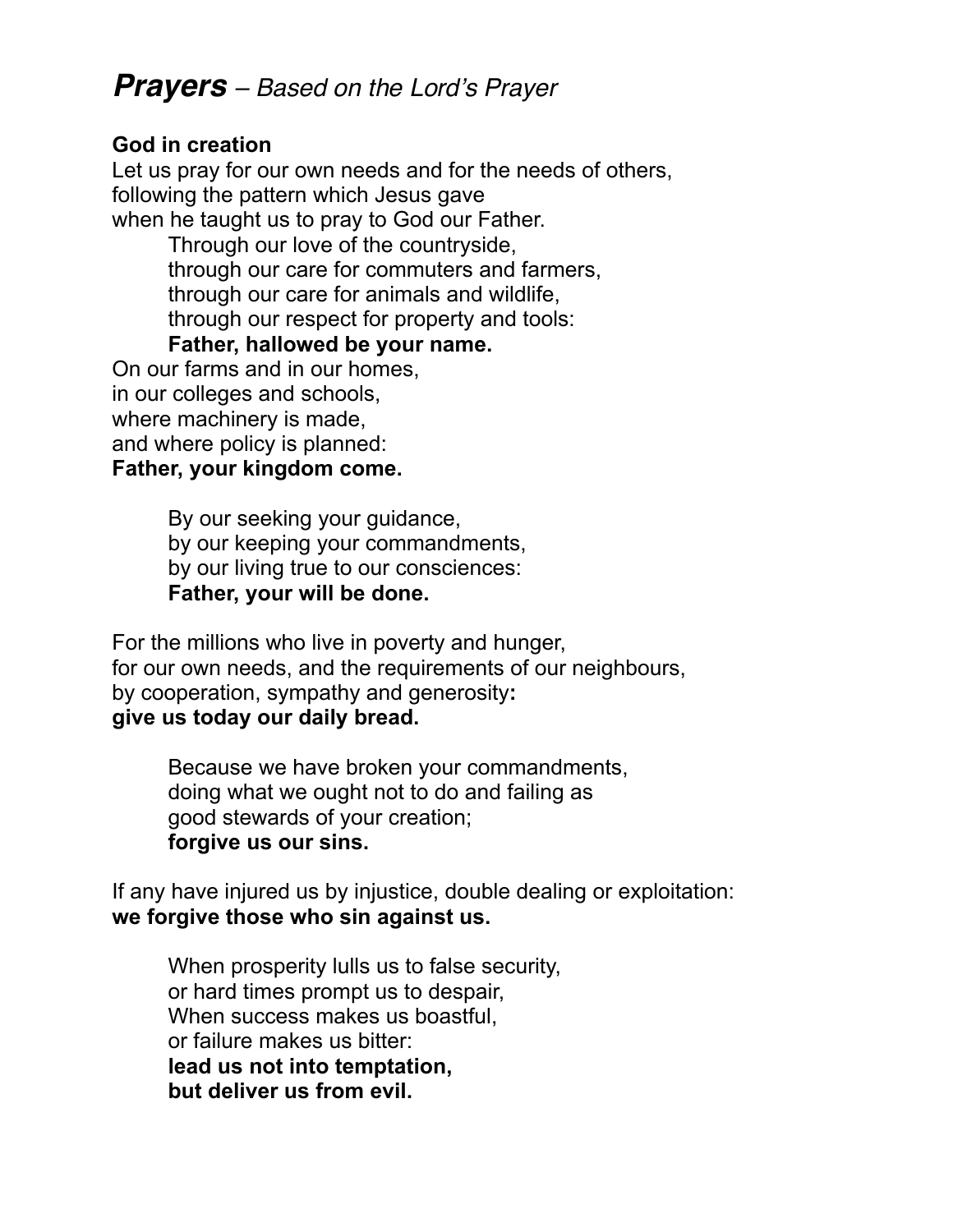In the assurance of faith, in the confidence of hope, in the will to serve, help us to love Christ as Lord, and our neighbour as ourselves. **for the kingdom, the power,**

**and the glory are yours, now and for ever. Amen.**

#### *The Peace* **–** *Michelle and Chris*

You shall go out in joy, and be led back in peace; the mountains and the hills before you shall burst into song, and all the trees of the field shall clap their hands. The peace of the Lord be always with you.

#### **And also with you.**

Let us offer one another a sign of peace.



#### *Hymn*

**Great is Thy faithfulness, O God my Father There is no shadow of turning with Thee Thou changest not, Thy compassions, they fail not As Thou hast been, Thou forever will be** 

**Refrain**  *Great is Thy faithfulness*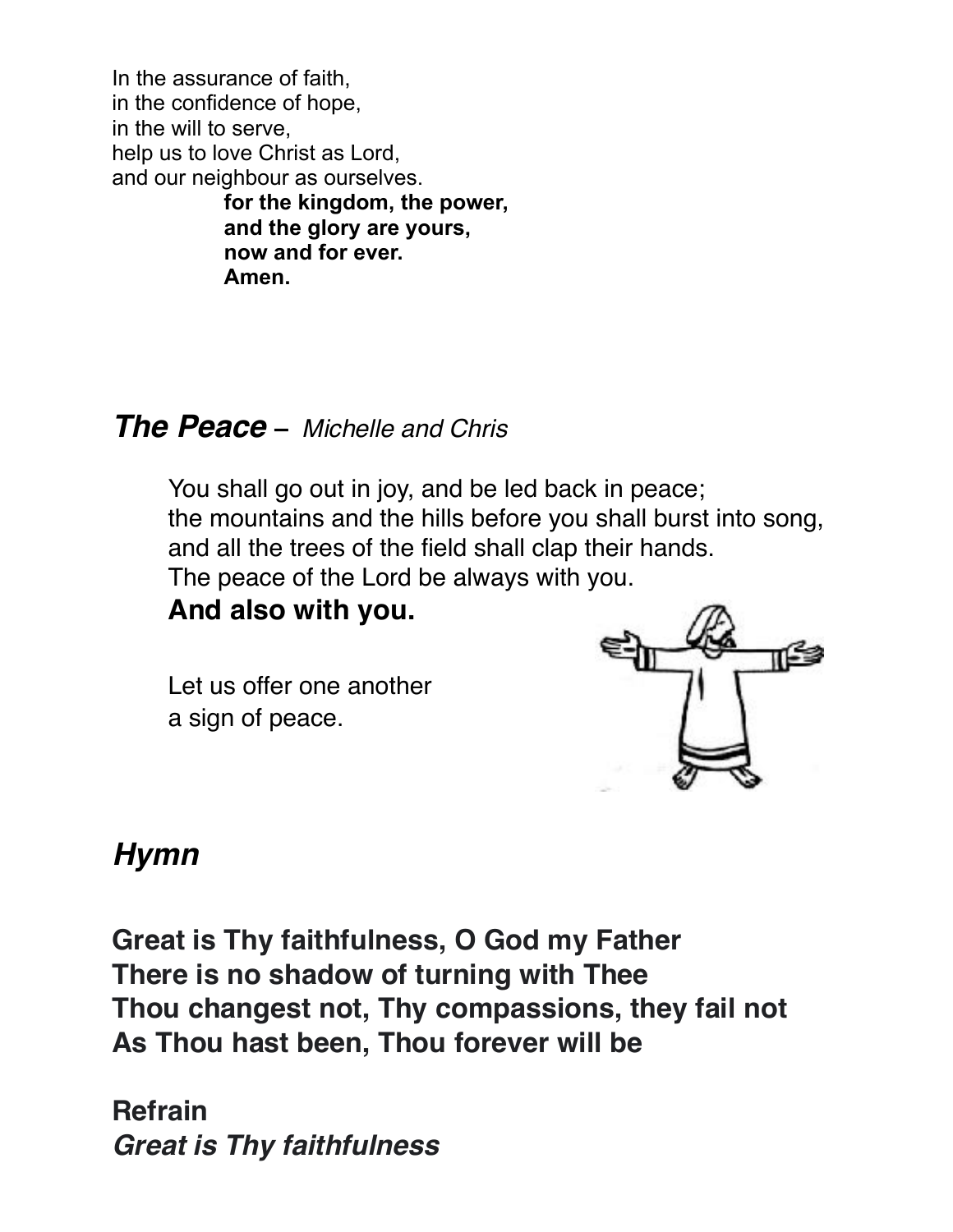*Great is Thy faithfulness Morning by morning, new mercies I see All I have needed, Thy hand hath provided Great is Thy faithfulness, Lord, unto me!* 

**Summer and winter and springtime and harvest Sun, moon and stars in their courses above Join with all nature in manifold witness To Thy great faithfulness, mercy, and love** 

#### *Refrain*

**Pardon for sin and a peace that endureth, Thine own dear presence to cheer and to guide, Strength for today and bright hope for tomorrow-Blessings all mine, with ten thousand beside!**  *Refrain* 

*(Thomas O. Chisholm 1923)*



#### *Final Prayer – Paul*

Creator God, you give seed for us to sow, and bread for us to eat; make us thankful for what we have received and generous in supplying the needs of others so all the world may give you thanks and glory, through Jesus Christ our Lord. **Amen.**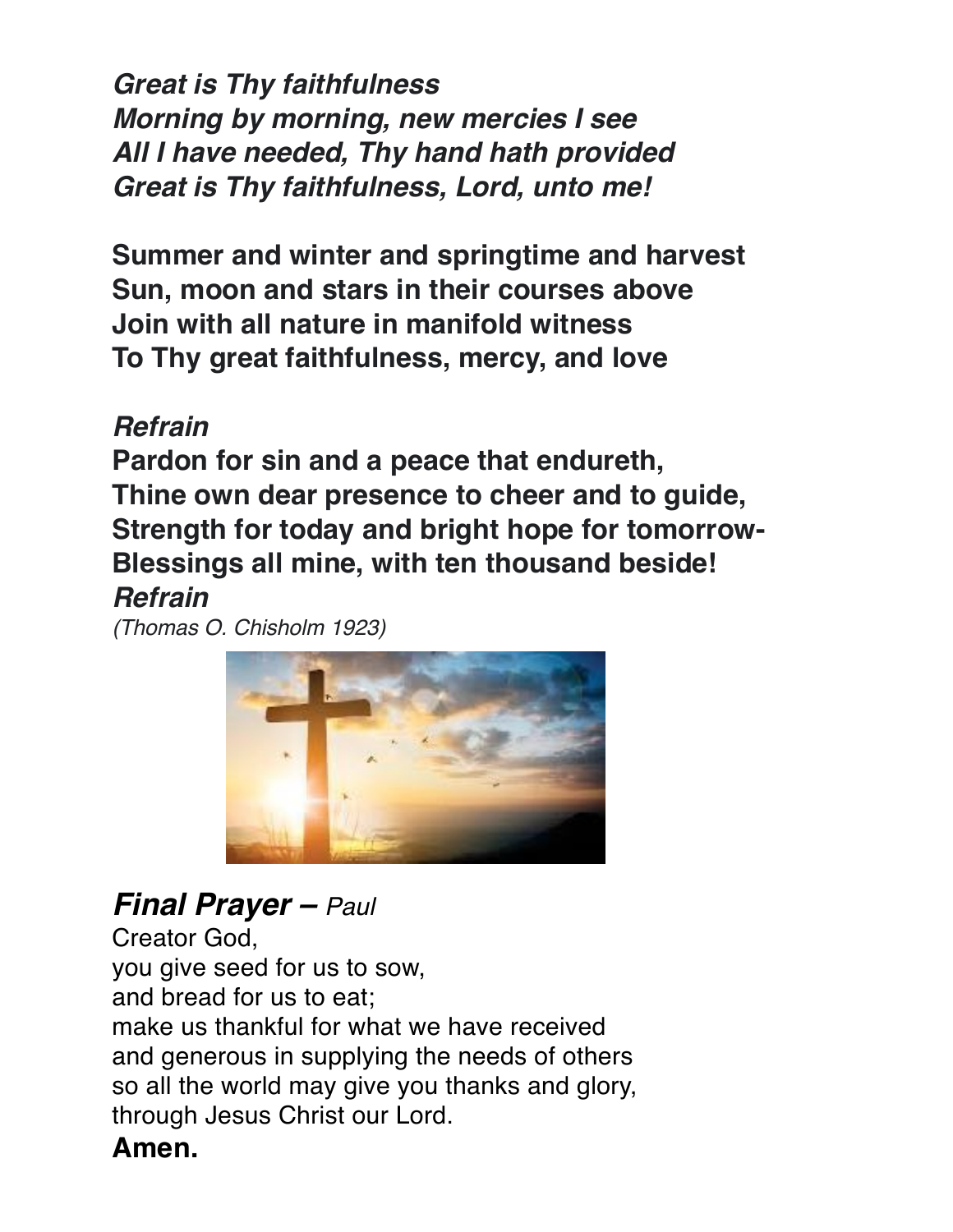

#### *Blessing* **–** *Michelle*

May God, the Father of our Lord Jesus Christ,

the source of all goodness and growth,

pour his blessing upon all things created, and upon you his children,

that you may use his gifts to his glory and the welfare of all peoples;

and the blessing of God almighty, the Father, the Son, and the Holy Spirit,

be among you and remain with you always. **Amen**



*Check out the weekly Newsheet via the website and keep up to date with all that's happening . Find more information on the website by visiting [www.stmarystjohnunited.co.uk](http://www.stmarystjohnunited.co.uk)*